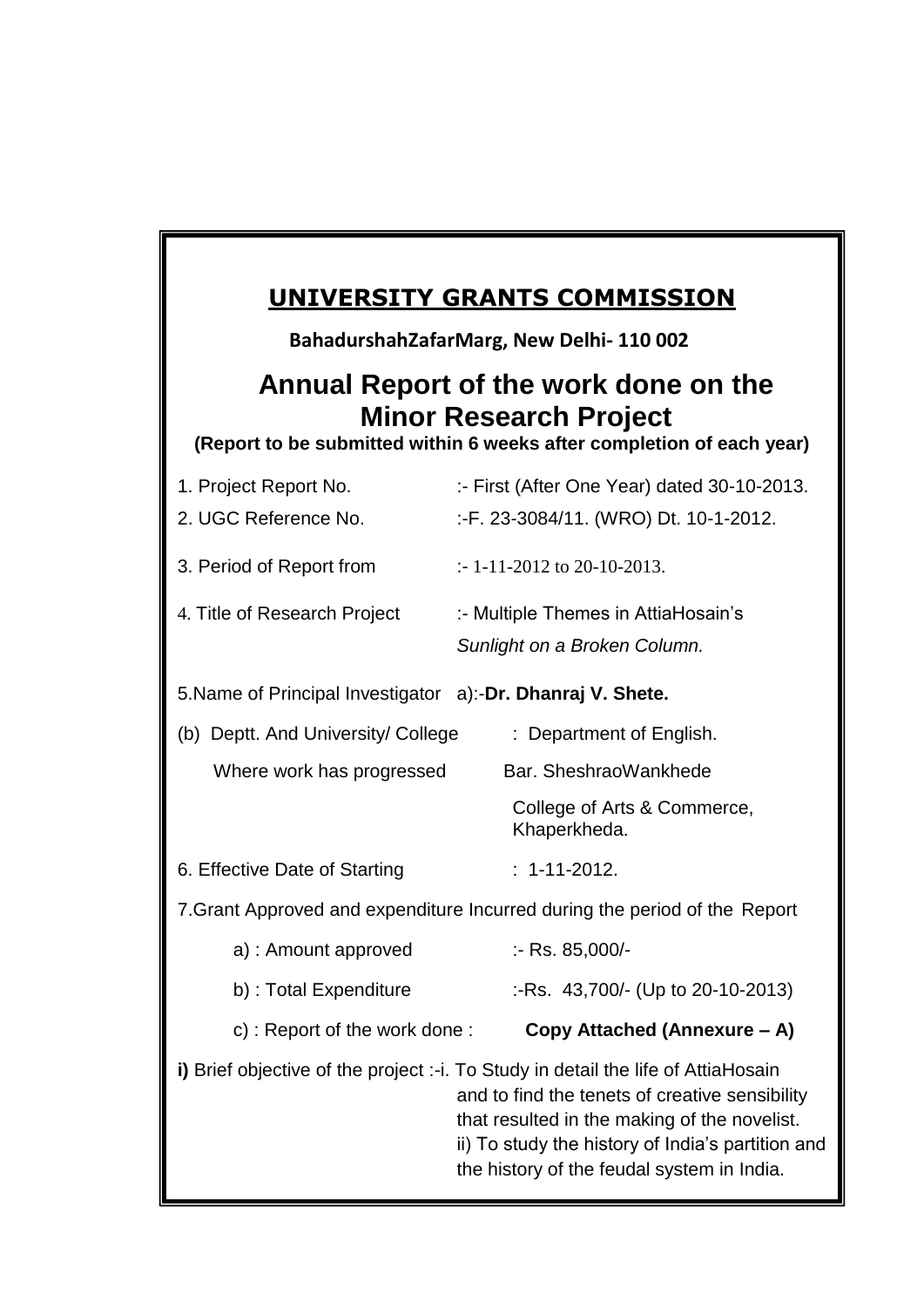iii) To study the multiple themes in thenovel being the chief concern of the proposed research endeavour. iv) To find the findings of the foregone elements to make concluding statement.

ii. Work done so far and results achieved and publications, if any, resulting from the work (Give details of the papers and names of the journals in which it has been published or accepted for publication :- **Nil.** iii. Has the progress been according to original plan of work and towards achieving the objective. if not, state reasons

**Yes: the progress is according to the original plan of work.** iv) Please enclose a summary of the findings of the study. One bound copy of the final report of the work done may also be sent to the concerned Regional Office of the UGC. :

**:- The copy of the summary of the findings of the study will be sent after the completion of the project. The copy of the final**

 **Report will also be sent to the Regional office of the UGC.**  v) Any other information:**Nil.** 

**Dr. Dhanraj V. Shete Dr. R. G. Tale** 

Principal Investigator **Principal** 

 Bar. SheshraoWankhede College of Arts& Commerce, Khaperkheda.

Seal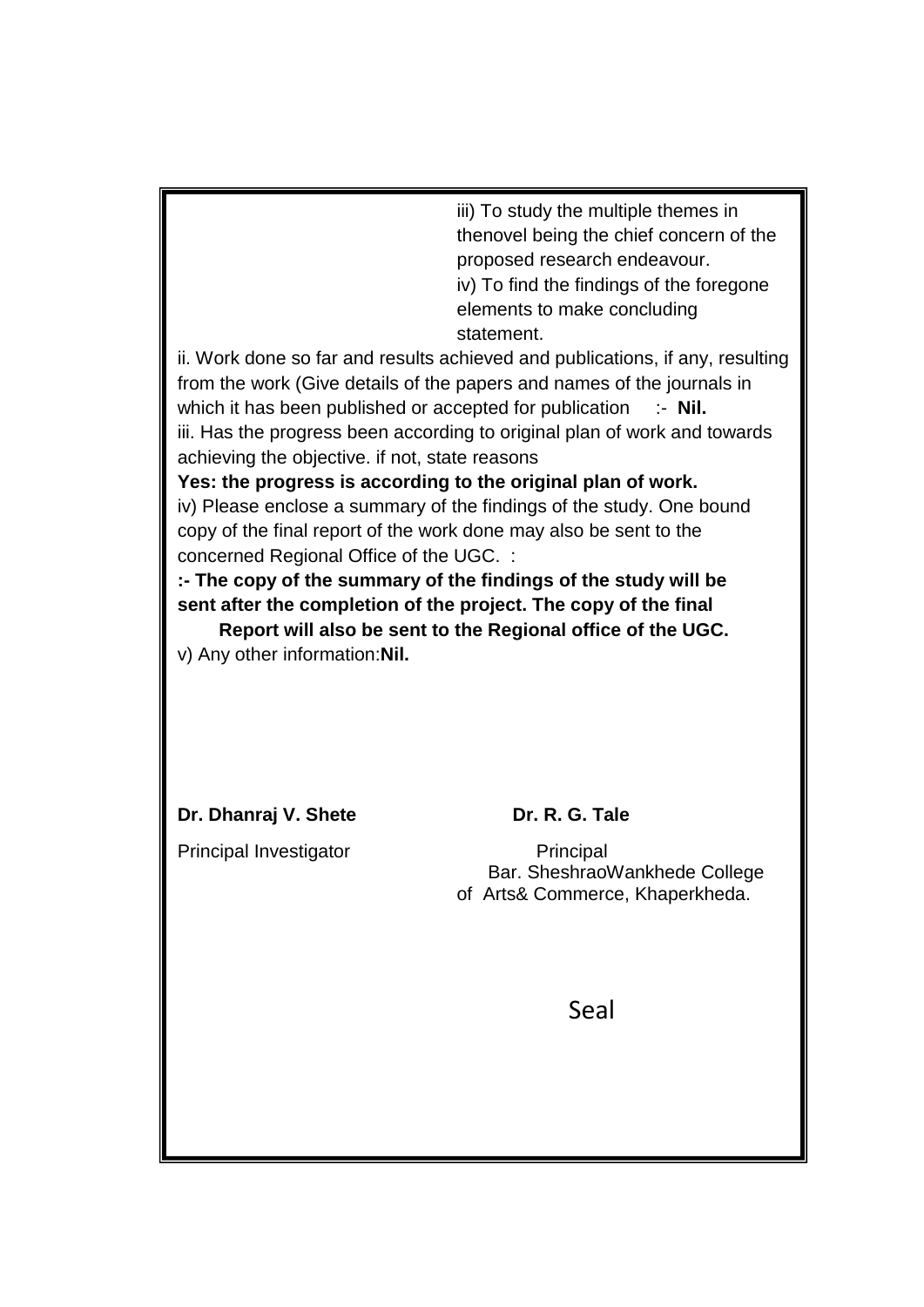## **UNIVERSITY GRANTS COMMISSION**

BahadurshahZafarMarg, New Delhi- 110 002

# **FINAL REPORT OF THE WORK DONE ON THE MINOR RESEARCH PROJECT**

- 1. Title of the Project::**Multiple Themes in AttiaHosain's** *Sunlight on a Broken Column.*
- 2. Name and address of the

Principal Investigator : **Dr. Dhanraj V. Shete.**

**Head, Deptt. Of English, Bar.** 

**SheshraoWankhede College of Arts & Commerce, Khaperkheda.**

3. Name and Address of theinstitution:**Bar. SheshraoWankhede College of Arts & Commerce, Khaperkheda.**

4. UGC Approval Letter No. and Date: **23-3084/11.(WRO).**

**Dt.10-1-2012.**

- 5. Date of Implementation:**1- 11-2012.**
- 6. Tenure of the Project : **Two Years ( 2012-2014)**
- 7. Total Grant Allocated : **Rs. 85,000/-**
- 8. Total Grant Received : **Rs. 65,000/-**
- 9. Final Expenditure : **Rs. 85,415/-**
- 10.Title of the Project: **Multiple Themes in AttiaHosain's**

### *Sunlight on a Broken Column.*

11.Objectives of the Report ::- i. To Study in detail the life of Attia Hosain and to find the tenets of creative Sensibility that resulted in the making of the novelist.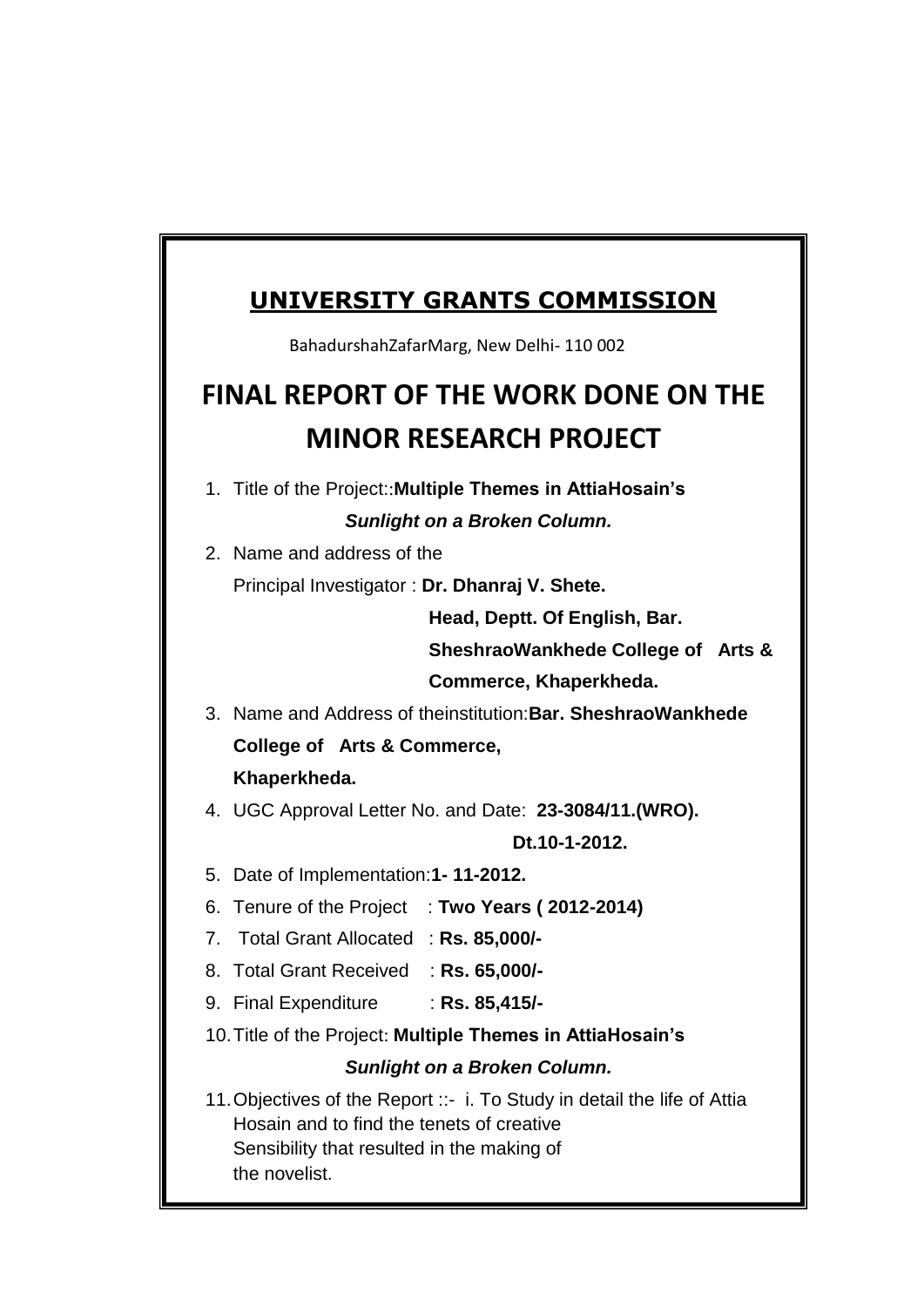ii) To study the history of India's partition and the history of the feudal system in India.

iii) To study the multiple themes in thenovel being the chief concern of the proposed researchendeavour.

iv) To find the findings of the foregone elements to make concluding statement.

12. Whether objectives were achieved:**Yes.** The chief objective of the proposed research was to explore the

multiple themes that formed the core part of the single novel penned by AttiaHosain, "Sunlight on a Broken Column"which has been cleared explored as a part of this research project.

13. Achievements from the Project : The achievement of the project can be chiefly explained in terms of finding a

vision while reading a novel with the very purpose of exploring the multiple themes from most of the novelswritten by different writers.

14. Summary of the findings:

**Summary :**AttiaHosain was born and brought up in a rich *Taluqdar's*household. Mulk Raj Anand holds the view that most of the characters in the novel,*Sunlight on a Broken Column*, including Laila the chief protagonist, are based on AttiaHosain's own life and experiences. The quick political convulsion and the intensity of the political activity had influenced and shaped the mind of AttiaHosain to a great extent. People were forced to make choice whether to stay on in India or newlycreated Pakistan. The novel of AttiaHosain reflects the political convulsion experienced by AttiaHosainon the Indian subcontinent with her family saga and the destruction of the strong edifice of the world of the Taluqdars due to the throes of the Partition in her novel.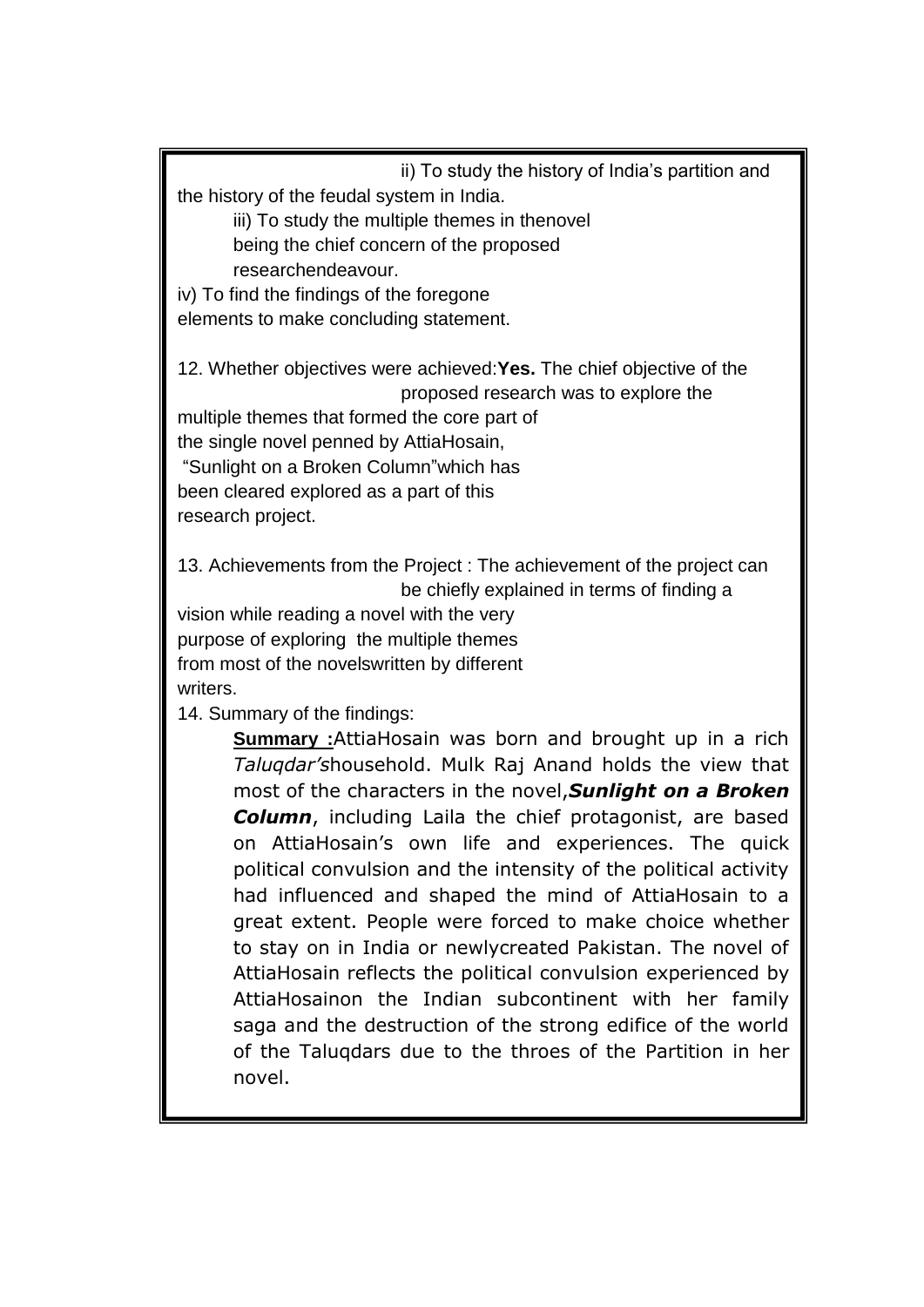Doubtlessly, the novel covers in its compass the social and political history of the days of Indian independence and partition and touches in nutshell the variety of issues which claim our attention even today.The novelist has enveloped in the compass of a single novel the multiple themes such as the theme to depict the *Taluqdari*system in India and its destruction due to the partition and impendence, the theme of restriction and *purdah* for women, theme of love and romance, theme to depict independent India under the British rule, theme of partition and its horrible aftermath and the theme to depict Muslim life in India. All these themes have not been treated as separate entities but form a part and parcel of the main narrative.

In part IV of the novel Laila visits her ancestral home, Ashiana, and retrieves all the painful events that had taken place during the interval and narrates in the form of a flashback, the splitting of her family due to the throes of the partition in 1947. Of the two grandsons of Baba Jan, Kemal decided to stay on in India and Saleem chooses to go to Pakistan. With the departure of the British with India's independence, the new Government abolished the constitutional rights of the feudal lords. They lost their source of income. AttiaHosain has depicted how the event of partition completely collapsed the world of the *Taluqdars.* The novel depicts a Muslim family. Therefore, almost all aspects of the family life of the Muslims have been exposed by the novelist in course of her narrative. The author is fully aware of the social change and aptly projects even a small change that was taking place.